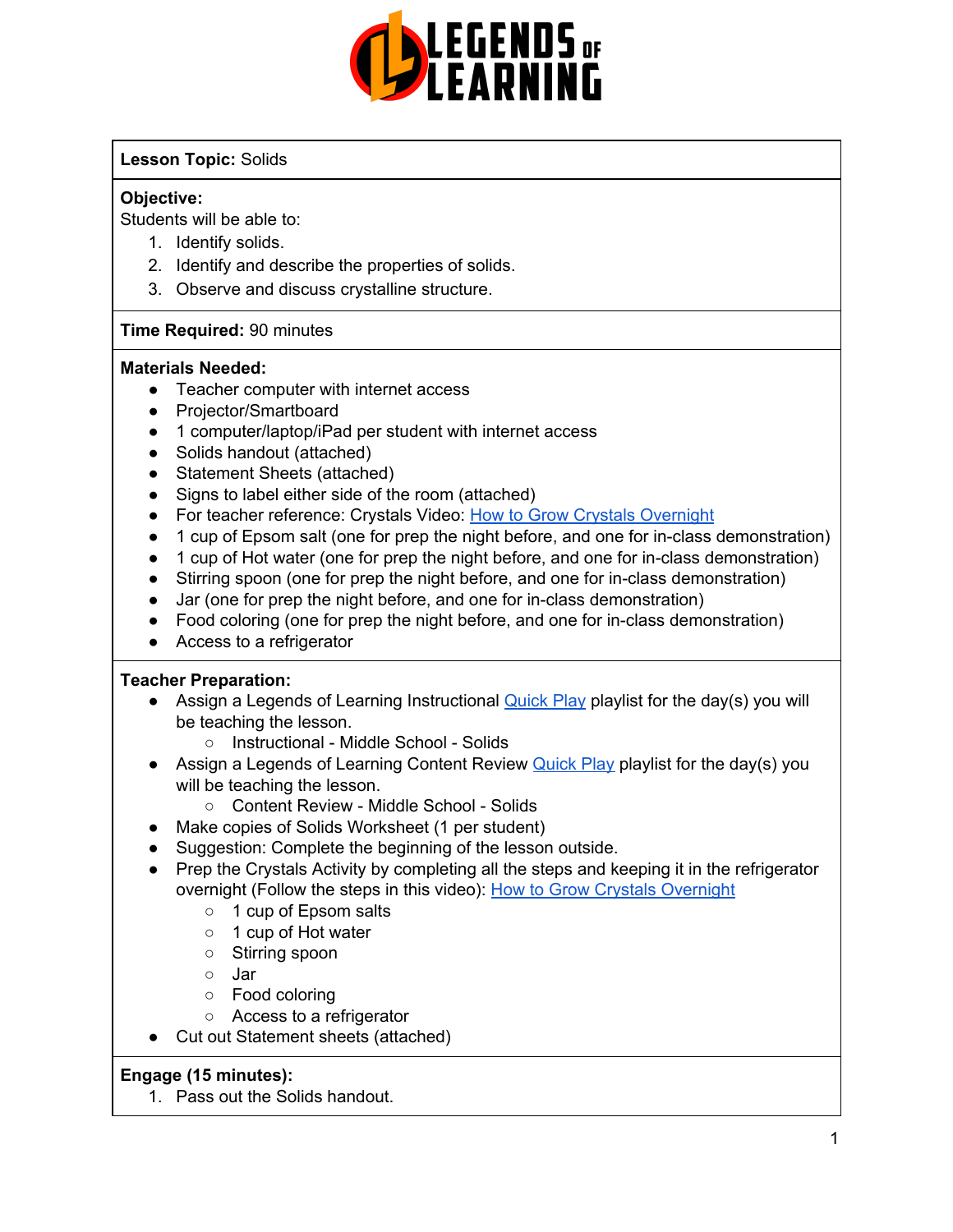

- 2. Take students outside or have them walk around the classroom and have them write down examples of "solids" on Part 1 of the handout.
	- a. Tell students "as you walk around, write down any examples that you believe to be examples of 'solids.'
- 3. After students have had enough time to compile a decent sized list, take them back into the classroom/or have them take a seat.
- 4. Make a T chart on the board: On one side of the chart, write down a list of student examples on the board.
- 5. Ask students "Looking at the examples you wrote down, what made you believe these objects are solids?"
- 6. On the other side of the T chart, write down "Why do you think it's a solid?" and make a list of all the reasons students came up with.
- 7. Tell students "Today we will be exploring what makes an item a "solid" and we will refer back to this list to see if we need to make any adjustments after our explorations."

#### **Explore (20 minutes):**

- 1. Have your students sign in to Legends of [Learning](https://intercom.help/legends-of-learning/en/articles/2154920-students-joining-a-playlist). Instruct students to complete the Instructional playlist.
- 2. Assist students as needed during game play, pause playlist if you need to address content or questions to the entire class.

#### **Explain (30 minutes):**

- 1. Tell students "Let's talk about solids. Be sure you have your handout in front of you to add to your notes."
- 2. Write the qualities of solids on the board:
	- a. "**Solids maintain their shape and volume**. If you think about any of the solids listed here on the board. None of them are going to randomly drip onto the floor like a liquid, or float into the air like a gas. They keep their shape and volume."
	- b. "How are the particles of a solid spaced?" (**very close together**)
	- c. "Solids have a **very low kinetic energy**. This means they do not move around very much."
	- d. "They are **quite rigid, held tightly together**."
	- e. "They do have motion. How do solids move?" (**vibrate in a fixed position**)
		- i. "Everybody pretend you are a molecule of a solid." (All students should move very slightly but quickly).
- 3. Tell students, "Now that we know more about solids, let's look at the list we created at the beginning of class. Are there any on the list that are not actually solids that we should remove? If so, why is it not a solid?" (answers will vary based on the list that students produced at the beginning of class)
- 4. Explain to students, "There are two different types of solids: Crystalline and **Amorphous** 
	- a. Crystalline atoms and molecules are in a regular, specific, repeating pattern = crystals.
	- b. Amorphous atoms and molecules are not in a regular, orderly pattern i. Glass, rubber"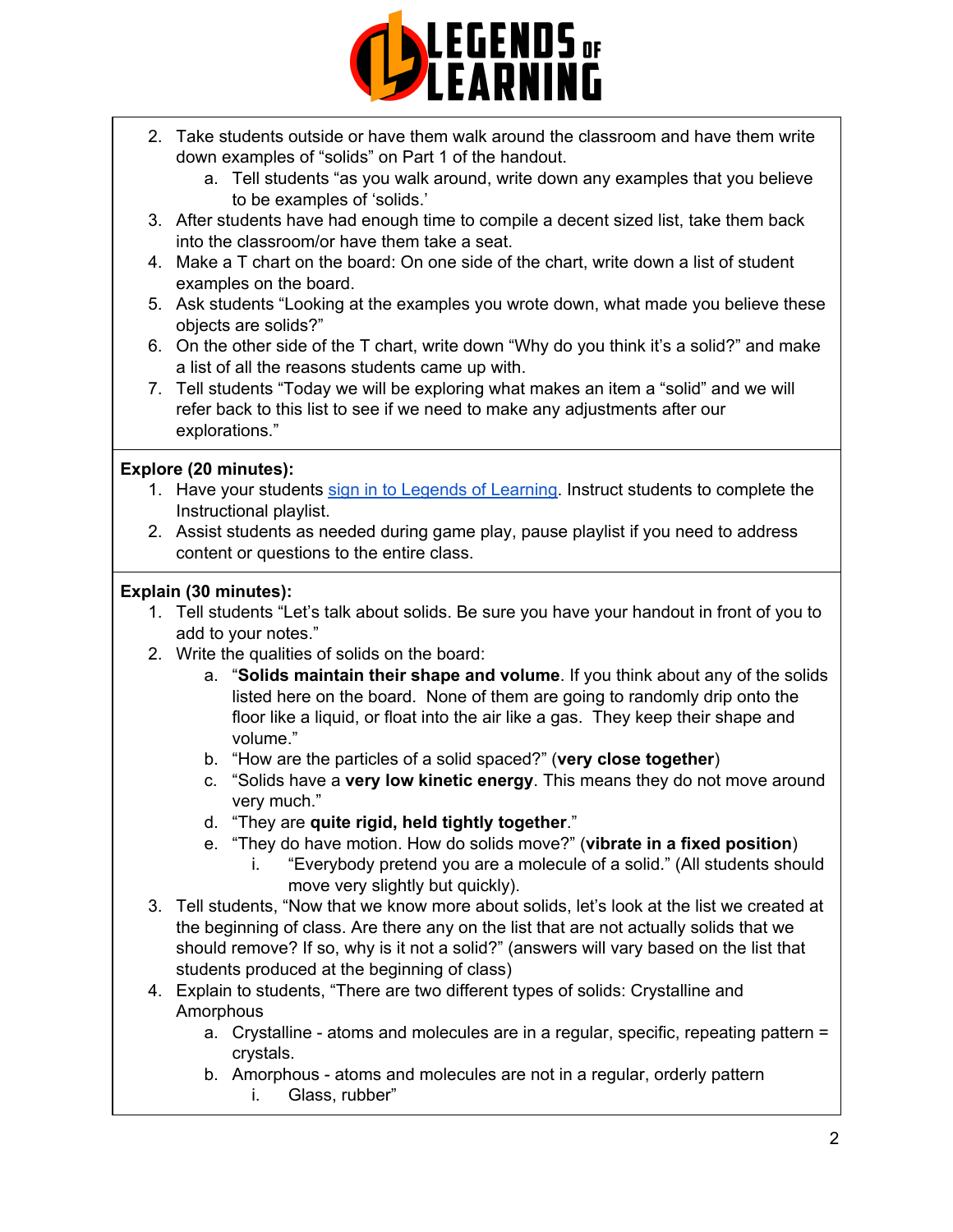

- 5. Label either side of the room as Crystalline or Amorphous.
- 6. Give each student a true statement about one of the types of solids. You will need to repeat statements for larger classes.
- 7. Tell students to go to the appropriate side of the room that their statement is talking about.
- 8. Have each student read their statement aloud (if any are incorrect allow them to move the correct side of the room).
- 9. Collect the statement sheets.

#### **Elaborate (15 minutes):**

- 1. Tell students "Now for a demonstration in solids."
- 2. Pour 1 cup of Epsom salts into an empty jar.
- 3. Then, pour in 1 cup of hot water.
- 4. Stir for at least 1 minute.
- 5. Add the food coloring and stir that as well.
- 6. Then, tell the students that you would put this solution into the refrigerator overnight.
- 7. Ask students "What do you think is going to happen to the solution?" a. Allow students to share out.
- 8. Pull out your already prepared crystal jar and explain to students you already
	- completed the same steps with this jar but let it sit overnight.
- 9. Let the students come up and observe, or walk around with it for students to see.
- 10. Ask students "What happened to the solution?" (when it was cooled, it revealed its crystal structure).
	- a. Why did this occur? (When the epsom salts cooled, they became a solid. Salt is a crystalline solid.).

#### **Evaluate (10 minutes):**

- 1. Have your students sign in to Legends of [Learning](https://intercom.help/legends-of-learning/en/articles/2154920-students-joining-a-playlist). Instruct students to complete the Content Review playlist.
- 2. [Analyze](https://intercom.help/legends-of-learning/en/articles/2154918-tracking-student-progress-and-performance) student results to determine what concepts need to be a focus for reteaching.

#### **Additional Lesson Strategies:**

- To use Legends for additional instruction, create a [custom](https://intercom.help/legends-of-learning/en/articles/2154910-creating-a-playlist) playlist with an [instructional](https://intercom.help/legends-of-learning/en/articles/3505828-types-of-games) [game](https://intercom.help/legends-of-learning/en/articles/3505828-types-of-games) and pre and post [assessment](https://intercom.help/legends-of-learning/en/articles/2154913-adding-assessments-to-a-playlist).
- To use Legends for a quick formative [assessment](https://intercom.help/legends-of-learning/en/articles/2154913-adding-assessments-to-a-playlist), create a 5-question assessment in a [playlist](https://intercom.help/legends-of-learning/en/articles/2154910-creating-a-playlist).
- To use Legends for a student-directed experience, create a [targeted](https://intercom.help/legends-of-learning/en/articles/3340814-targeted-freeplay) freeplay playlist.
- Encourage students to play on their own at home in Legends of Learning: [Awakening](https://intercom.help/legends-of-learning/en/articles/2425490-legends-of-learning-awakening) for a student-driven experience including avatars, battling, and quests all centered around topics they are covering in class.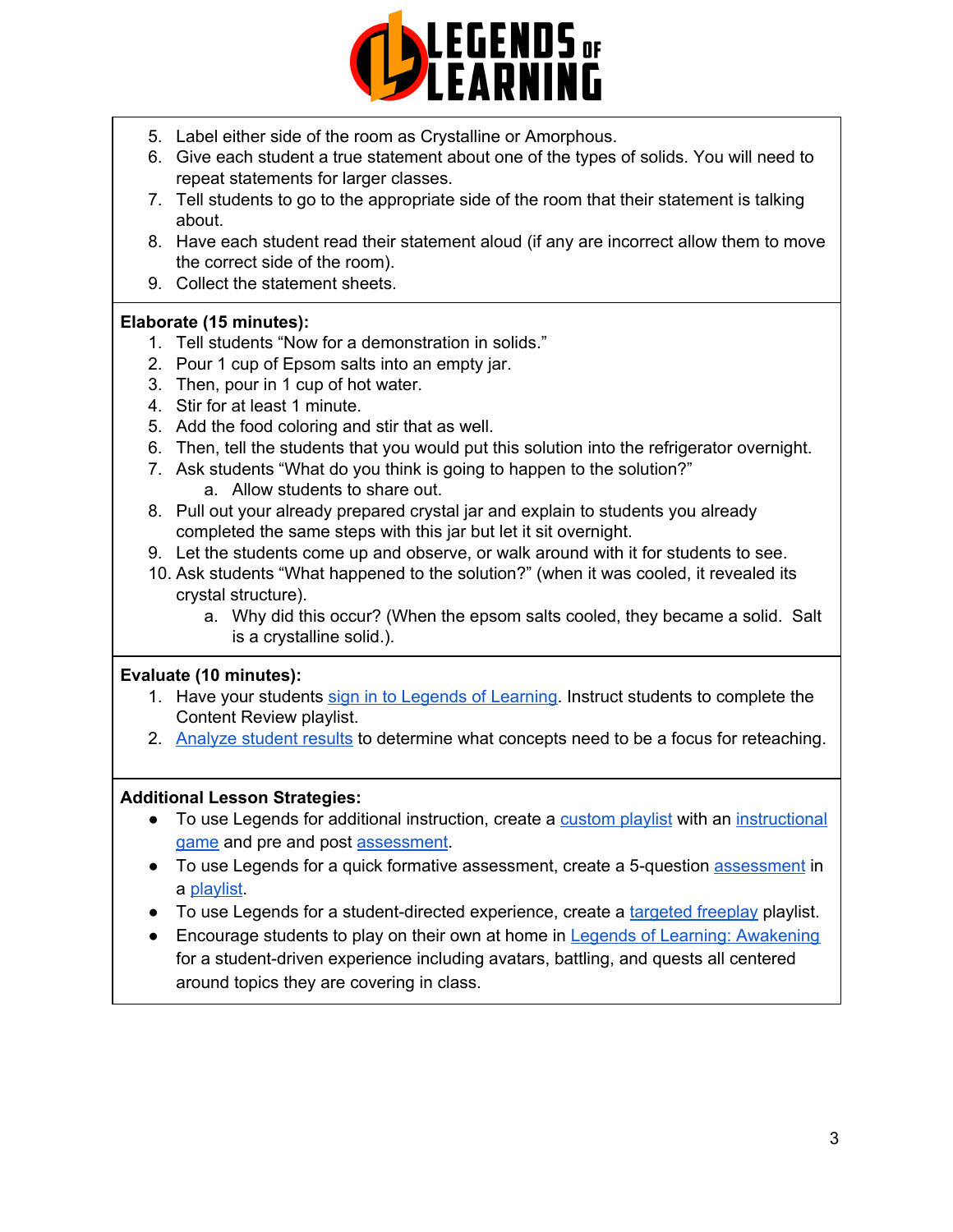

Name:

## **Solids**

#### **Part 1:**

Write down a list of items that you believe to be a solid.

#### **Part 2:**

1. What are some characteristics of all solids?

2. What are the two different types of solids?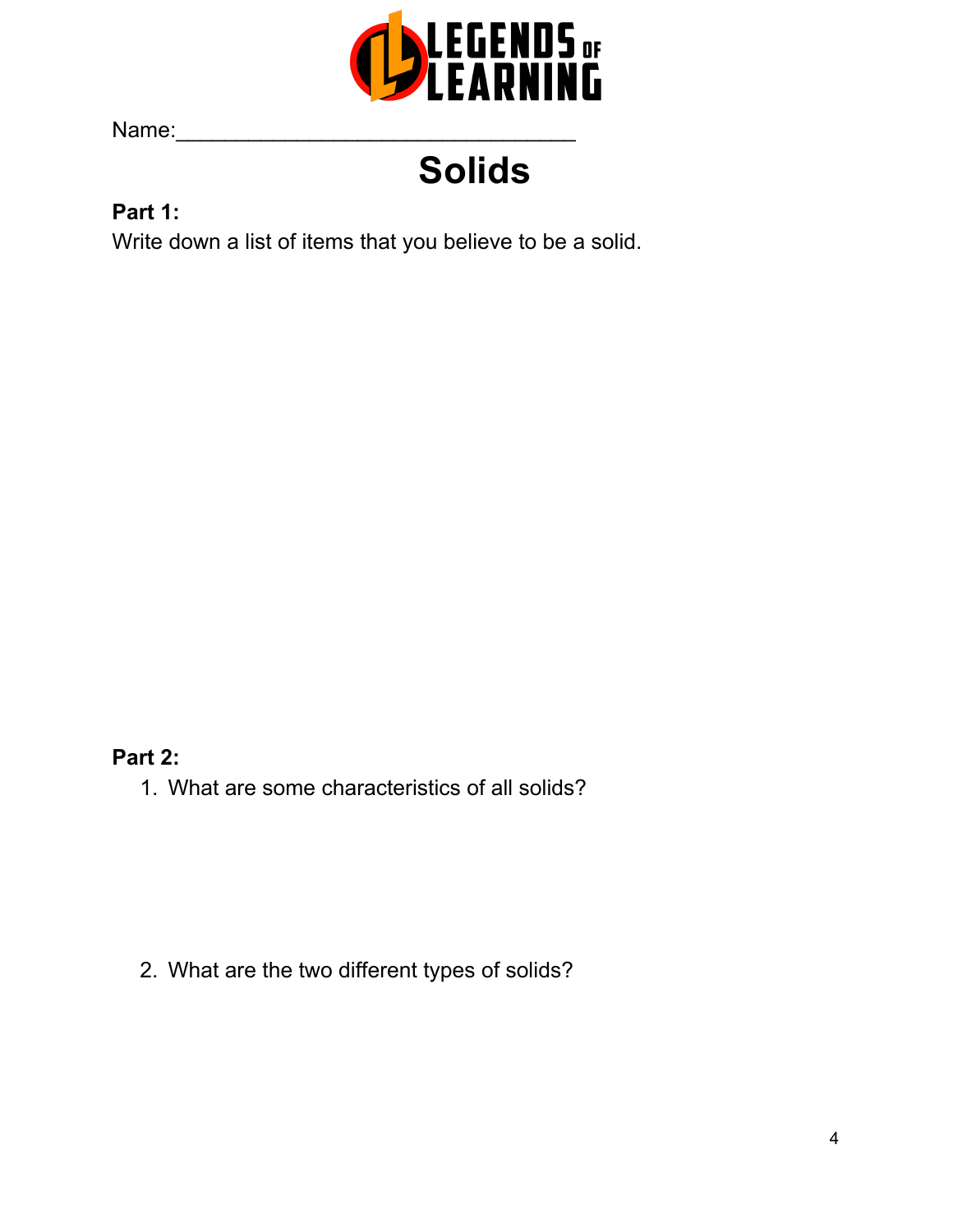

**Cut out these statements prior to class for Crystalline and Amorphous.**

### **CRYSTALLINE**

Atoms and molecules are in a regular pattern

Have a definite geometrical shape.

Have a sharp melting point.

When broken, smooth plain surfaces are made.

Examples of this solid are: salt, diamonds, and snowflakes.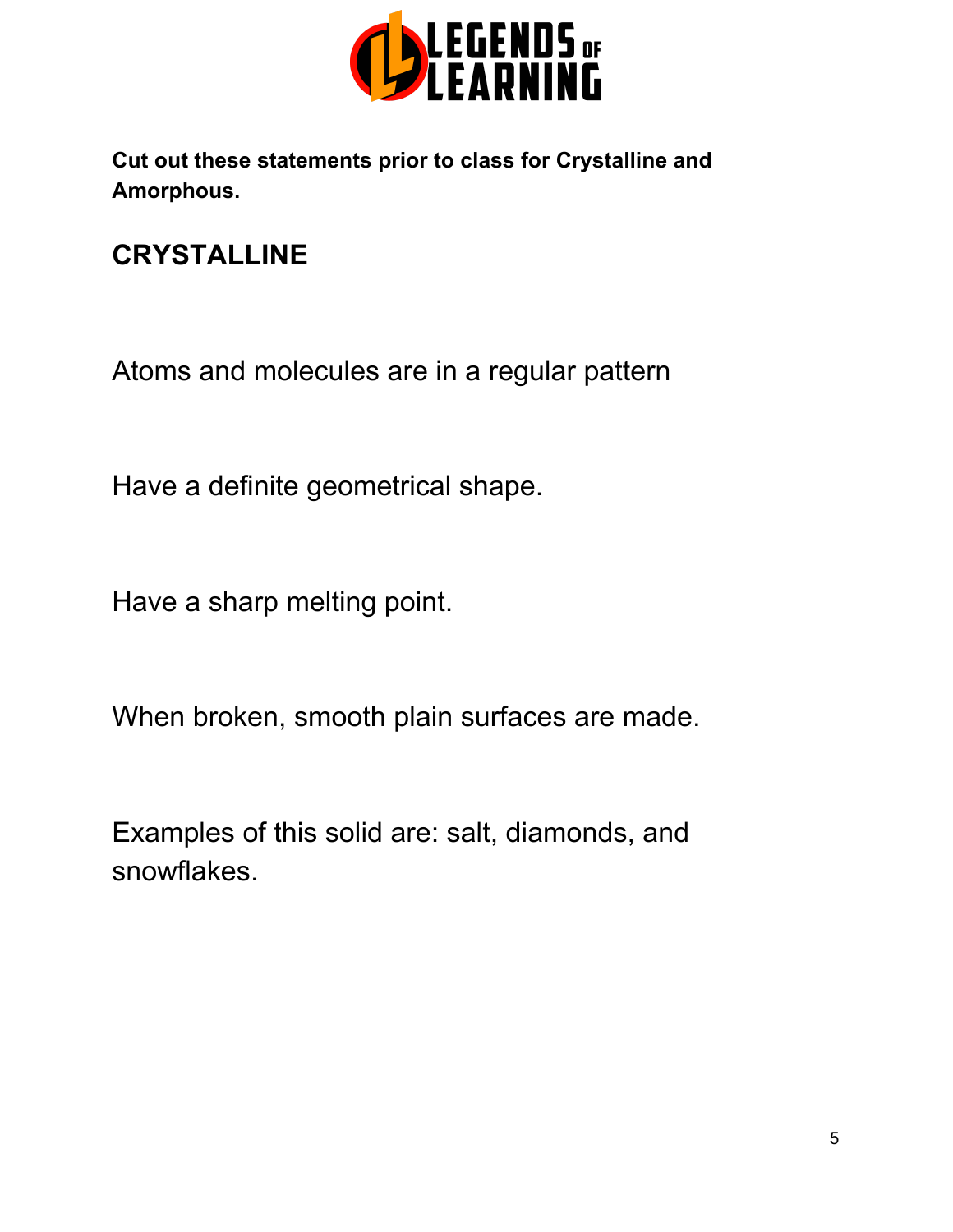

### **AMORPHOUS**

Atoms and molecules are in an irregular pattern.

Have an irregular shape.

They melt over a wide range of temperatures.

When broken, the pieces have a random arrangement.

Examples of this solid are: glass and rubber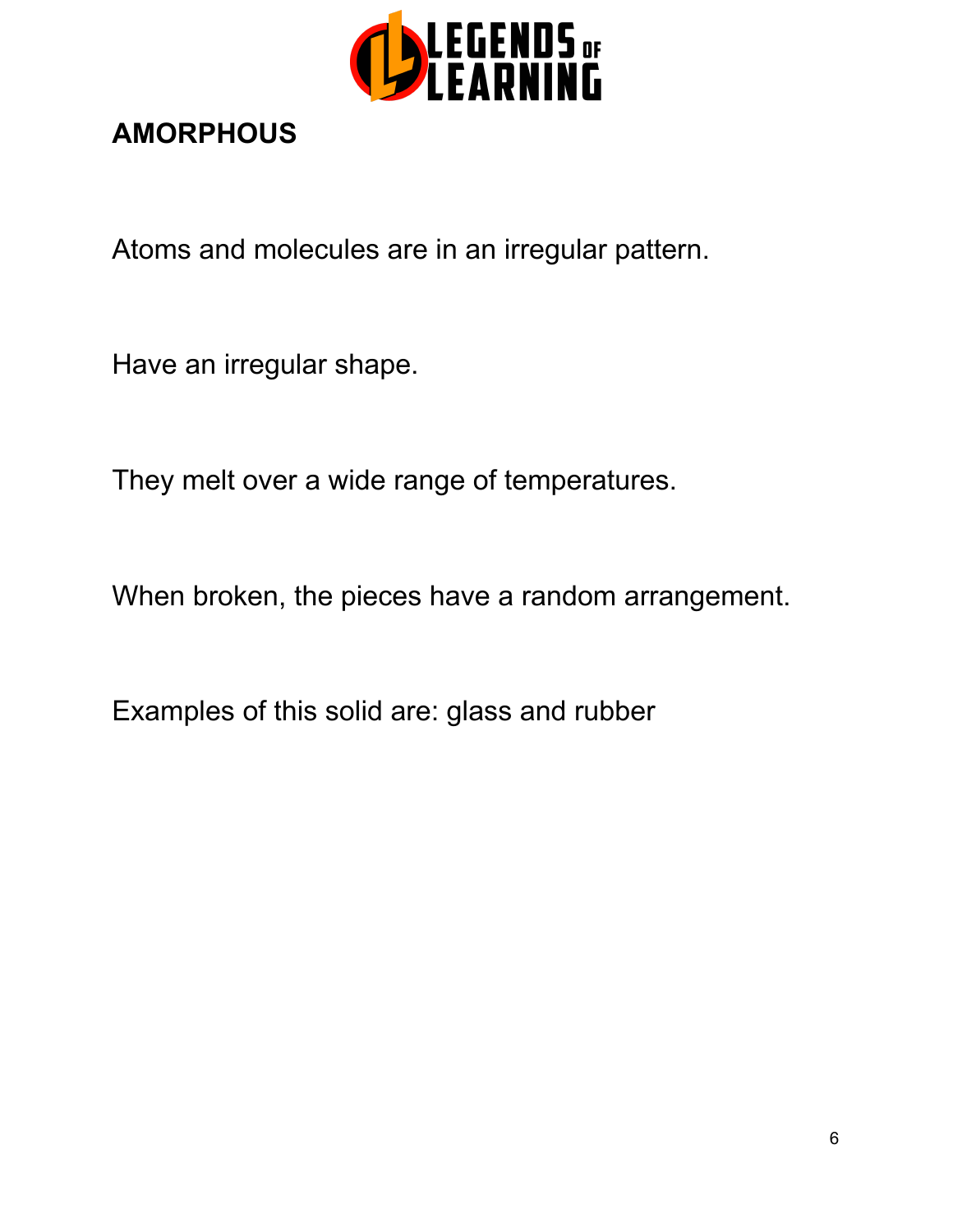

# CRYSTALLINE